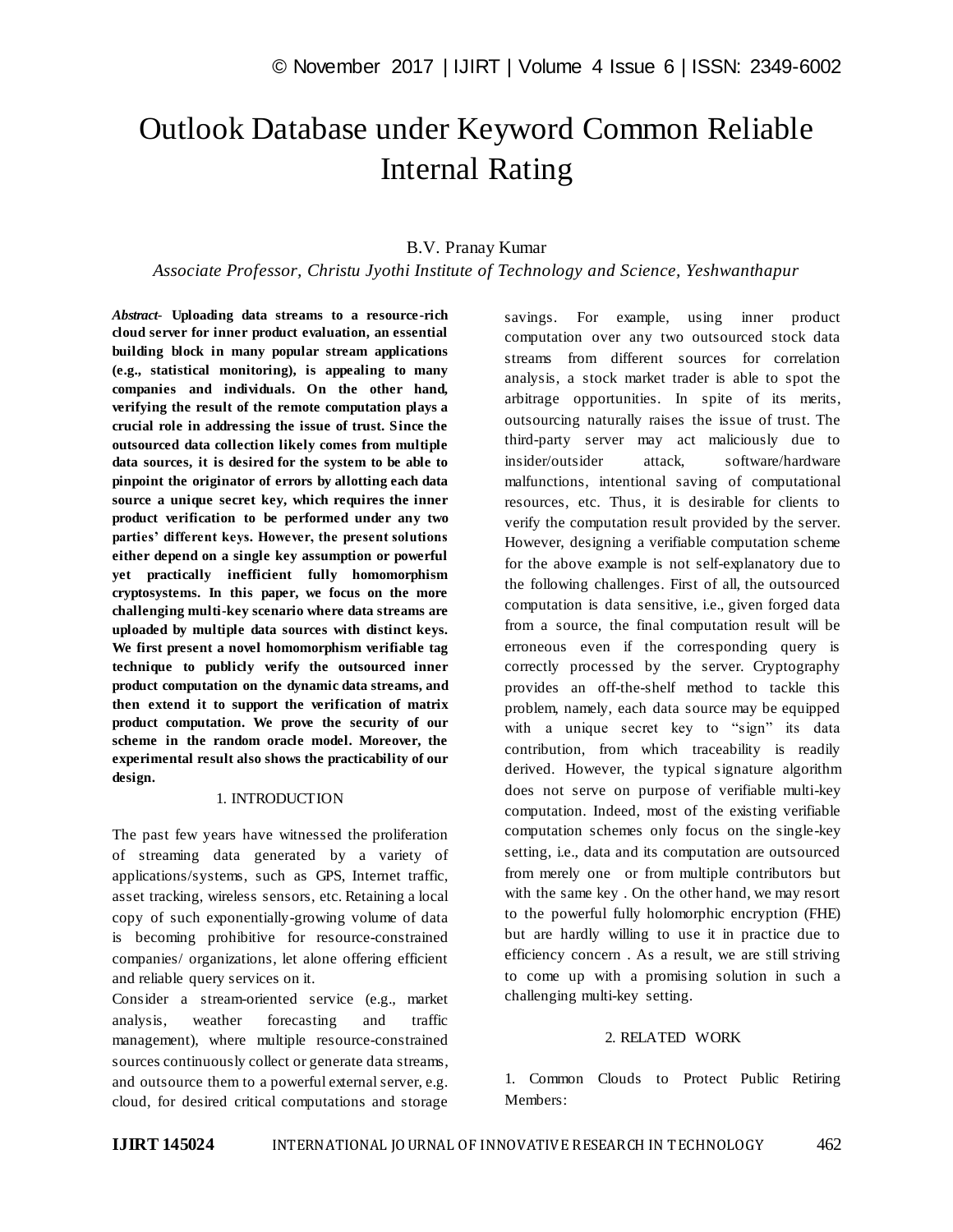In this paper, we have a reliable protocol to launch IaaS Domain-based storage in the Virtual Machines and Data Protection process, which is described as an outline. Protocol confidence enables the hardware to be installed by virtual guests' launch of the host platform unveiled and to ensure the confidentiality of a remote storage data, the encryption key excludes the IaaS. Protocol confidence enables the hardware to be installed by virtual guests' launch of the host platform unveiled and to ensure the confidentiality of a remote storage data, the encryption key excludes the IaaS. Experimental results were demonstrated to show the authenticity and efficiency of the proposed protocol. Showing a model that can be included in a tested protocol based cloud environments, model systems implement the implementation of the EHR public bed structure.

2. Survey and analyze data on safety issues with those clouds exercise

IaaS Access to computing resources based on a virtual environment, "cloud", public network, usually provides via the Internet. Resources are meant to calculate virtual server space, network connections, bandwidth, IP addresses and the budget of pregnancy. This will ensure that the integral movable services of profit from IaaS are inspired for this model. Many of the security concerns are because this platform IAs to avoid the benefits of how many companies carry sensitive data. In this paper, the data and explanations of these data functional security plan, IaaS virtual machine as well as preserving the storage launcher currently meet the protocol currently, and the area. The process with theoretical analysis also guides the resistance protocol on the material on the basis of a solid risk model. The tenant enters the virtual machine, and the protocol is encountered remotely configured host platform and it is important that there are encrypted exploits separating the cloud third party storage data. It retained the key out of the IaaS. As a result, the health provokes are shown and can be used in all stages of a third-party process that is efficiently and integrated into cloud environments.

#### 3. Guarantees user security

Resources Operate Rental Hardware Handling - A compact source of flexibility (IaaS) model rental offers the ability to take computing and expand the details and complete free access to complex systems summary resource, availability of cloud infrastructure. The massive IaaS services on the

platforms The possibility of this model is to prove, however, because many companies work with migrant work on platforms to avoid security concerns IaaS for sensitive data functions. In this paper, we have a reliable protocol to describe a frame for IaaS in the data protection process, and to launch virtual machines and protect the field-based storage. We have to continue with theoretical analysis with extensive evidence of the resistance protocol that attacks a specific threat. Protocol confidence enables the hardware to be installed by virtual guests' launch of the host platform unveiled and to ensure the confidentiality of a remote storage data, the encryption key excludes the IaaS. Experimental results were demonstrated to show the authenticity and efficiency of the proposed protocol. Showing a model that can be included in a tested protocol based cloud environments, model systems implement the implementation of the EHR public bed structure.

4. Threats to the security and prevention mechanisms of threats

Why Cloud Computing is a model to come at the service abstract - the demand of the cloud computing network in the IT industry, and that is the debate of the term in the IT industry. Cloud Computing and the various endings in the study provides an overview of potential threats security threats, and risk analysis based on the terms of prevention and company cloud computing cloud of cloud computing, as well as the risk assessment shown on this form. Time goes on, it will be a new security to the problems. This letter showed the author of the analysis based on a detailed survey of the current situation on cloud computing safety issues published.

#### 3 BACKGROUND

In this paper, we introduce a novel holomorphic verifiable tag technique and design an efficient and publicly verifiable inner product computation scheme on the dynamic outsourced data stream under multiple keys. Our contributions are summarized as follows To the best of our knowledge, this is the first work that addresses the problem of verifiable delegation of inner product computation over (potentially unbounded) outsourced data streams under the *multi-key* Specifically, we first present a publicly verifiable group by sum algorithm, which servers as a building block for verifying the inner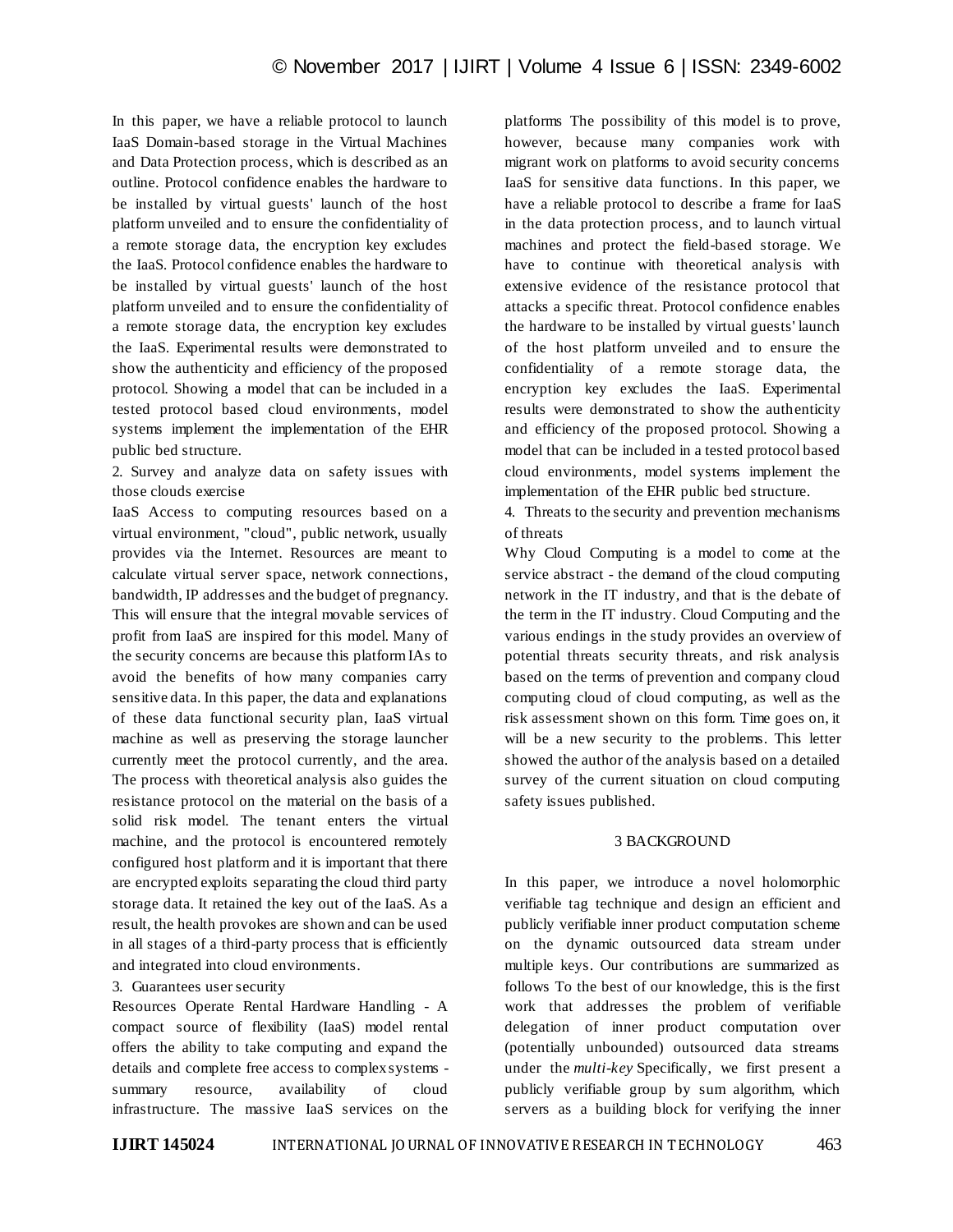product of dynamic vectors under two different keys. Then, we extend the construction of the verifiable inner product computation to support matrix product from any two different sources.

Our scheme is efficient enough for practical use in terms of communication and computation overhead. Specifically, the size of the proof generated by the server to authenticate the computation result is constant, regardless of the input size n of the evaluated function. In addition, the verification overhead on the client side is constant for inner product querie1. For matrix product query, the verification cost is  $O(n2)$  in stark contrast to the super-quadratic computational complexity for matrix product.

Our scheme achieves the public verifiability, i.e., a *keyless* client is able to verify the computation results.

We formally define and prove the security of our scheme under the Computational Diffie-Hellman assumption in the random oracle model.

## 4. SYSTEM FLOW



#### 5. REQUIREMENT ANALYSIS

## HARDWARE REQUIREMENTS: System : Pentium IV 2.4 GHz.

| Hard Disk           |                      | 40 GB.         |
|---------------------|----------------------|----------------|
| <b>Floppy Drive</b> |                      | 1.44 Mb.       |
| Monitor             | $\ddot{\phantom{a}}$ | 15 VGA Colour. |
| Mouse               | $\ddot{\phantom{a}}$ | Logitech.      |
| Ram                 | ٠                    | 512 Mb.        |

#### SOFTWARE REQUIREMENTS:

| Operating system: |   | Windows XP/7. |
|-------------------|---|---------------|
| Coding Language:  |   | JAVA/J2EE     |
| IDE.              | ٠ | NetBeans 7.4  |
| Database          | ٠ | <b>MYSOL</b>  |

#### 6. EXPERIMENTAL RESULTS

|                           |                                  | $11.0 - 9.6$                                                                                                                                                                                        |                         |
|---------------------------|----------------------------------|-----------------------------------------------------------------------------------------------------------------------------------------------------------------------------------------------------|-------------------------|
|                           |                                  |                                                                                                                                                                                                     | 00011                   |
|                           |                                  |                                                                                                                                                                                                     | <b>CONTROL</b> FOR ARMS |
|                           |                                  |                                                                                                                                                                                                     |                         |
|                           | Data Sfreams under Multiple Keys | Fublicly Verifiable Inner Product Evaluation over Outsourced                                                                                                                                        |                         |
|                           |                                  |                                                                                                                                                                                                     |                         |
|                           |                                  | Publicly Verifiable Enner Product freduction over                                                                                                                                                   | d'ablic                 |
|                           |                                  | Outsourced Data Steeness under Haltiple Keys                                                                                                                                                        | <b>Bath</b>             |
|                           |                                  |                                                                                                                                                                                                     |                         |
|                           |                                  | Englishing Verifiable Ennet grodust fralention over<br><b>Outseareed Date Streams under Haltiple Keys</b>                                                                                           | 小島<br><b>Outs</b>       |
|                           |                                  |                                                                                                                                                                                                     |                         |
|                           |                                  | Publicly Verifiable Enner Product fraluation over                                                                                                                                                   | Public                  |
|                           |                                  |                                                                                                                                                                                                     |                         |
|                           |                                  |                                                                                                                                                                                                     |                         |
|                           |                                  |                                                                                                                                                                                                     |                         |
|                           |                                  |                                                                                                                                                                                                     |                         |
|                           |                                  |                                                                                                                                                                                                     |                         |
|                           |                                  |                                                                                                                                                                                                     |                         |
|                           |                                  | 0.41% to                                                                                                                                                                                            | 119111                  |
|                           |                                  |                                                                                                                                                                                                     | July 1 Seller           |
|                           |                                  | Welcome to admin                                                                                                                                                                                    |                         |
| Admin Menu                |                                  |                                                                                                                                                                                                     |                         |
| tota                      |                                  |                                                                                                                                                                                                     |                         |
| to to ment                |                                  | The past less pasts have introvered the proteination of adverting teler personaled by a<br>cerely of assessmentering such as 179, tremed traffic, soul months, brokers                              |                         |
| <b>H</b> Han              |                                  | session, and industries and atmospher to a teacquise root stoud server for loose predicts<br>as all patient, and means that the band of the property influent could collected by a provident of the |                         |
| $11 - 16$                 |                                  | monetary, it speering to harty competent and introduced. It name of its merits,<br>sultanzing full-rate rates the situs of trust.                                                                   |                         |
| <b>Hinesa</b>             |                                  |                                                                                                                                                                                                     |                         |
| <b>Higgs</b>              |                                  |                                                                                                                                                                                                     |                         |
| last kall villa           | About Project                    |                                                                                                                                                                                                     |                         |
| <b>BM 316186</b>          |                                  |                                                                                                                                                                                                     |                         |
| linky learn cars          |                                  |                                                                                                                                                                                                     |                         |
| last to depart of Sales   |                                  |                                                                                                                                                                                                     |                         |
| THE F PER FRAMES AND REAL |                                  |                                                                                                                                                                                                     |                         |
| list & Tel back Head      |                                  |                                                                                                                                                                                                     |                         |
| <b>Last</b>               |                                  |                                                                                                                                                                                                     |                         |
|                           |                                  | The colournal offending a class section or linear board data tool a starts. By that<br>los want if the commentants stary is connote answered by the                                                 |                         |

## **IJIRT 145024** INTERNATIONAL JOURNAL OF INNOVATIVE RESEARCH IN TECHNOLOGY 464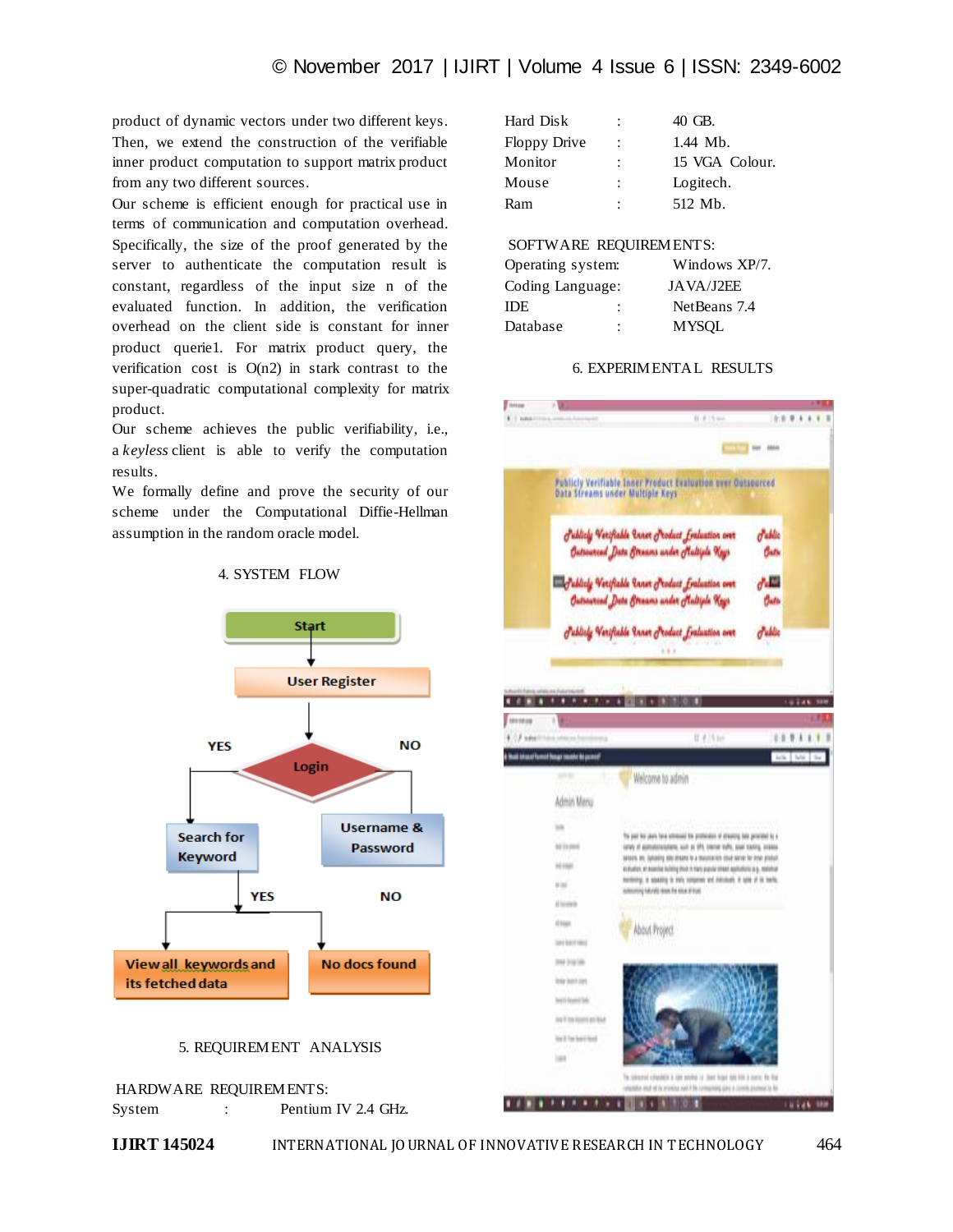

### 7. CONCLUSION

In this paper, we introduce a novel holomorphic verifiable tag technique, and design an efficient and publicly verifiable inner product computation scheme on the dynamic outsourced data streams under multiple keys. We also extend the inner product scheme to support matrix product. Compared with the existing works under the single-key setting, our scheme aims at the more challenging multi-key scenario, i.e., it allows multiple data sources with different secret keys to upload their endless data streams and delegate the corresponding computations to a third party server, while the traceability can still be provided on demand. Furthermore, any keyless client is able to publicly verify the validity of the returned computation result. Security analysis shows that our scheme is provable secure under the CDH assumption in the random oracle model. Experimental results demonstrate that our protocol is practically efficient in terms of both communication and computation cost.

#### 8. BIBLOGRAPHY

- [1] Y. Zhu and D. Shasha, "Statstream: Statistical monitoring of thousands of data streams in real time," in Proceedings of the 28th international conference on Very Large Data Bases. VLDB Endowment, 2002, pp. 358–369.
- [2] W. Sun, X. Liu, W. Lou, Y. T. Hou, and H. Li, "Catch you if you lie to me: Efficient verifiable conjunctive keyword search over large dynamic encrypted cloud data," in Computer Communications (INFOCOM), 2015 IEEE Conference on. IEEE, 2015, pp. 2110–2118.
- [3] X. Liu, Y. Zhang, B. Wang, and J. Yan, "Mona: secure multiowner data sharing for dynamic groups in the cloud," IEEE Transactions on Parallel and Distributed Systems, vol. 24, no. 6, pp. 1182–1191, 2013.
- [4] S. Nath and R. Venkatesan, "Publicly verifiable grouped aggregation queries on outsourced data streams," in International Conference on Data Engineering. IEEE, 2013, pp. 517–528.
- [5] D. Catalano and D. Fiore, "Practical homomorphic macs for arithmetic circuits," in Advances in Cryptology–EUROCRYPT. Springer, 2013, pp. 336–352.
- [6] R. Gennaro and D. Wichs, "Fully homomorphic message authenticators," in Advances in Cryptology-ASIACRYPT. Springer, 2013, pp. 301–320.
- [7] M. Backes, D. Fiore, and R. M. Reischuk, "Verifiable delegation of computation on outsourced data," in ACM conference on Computer and communications security. ACM, 2013, pp. 863– 874.
- [8] D. Boneh and D. M. Freeman, "Homomorphic signatures for polynomial functions," in Advances in Cryptology– EUROCRYPT. Springer, 2011, pp. 149 168.
- [9] K.-M. Chung, Y. Kalai, and S. Vadhan, "Improved delegation of computation using fully homomorphic encryption," in Advances in Cryptology–CRYPTO. Springer, 2010, pp. 483– 501.